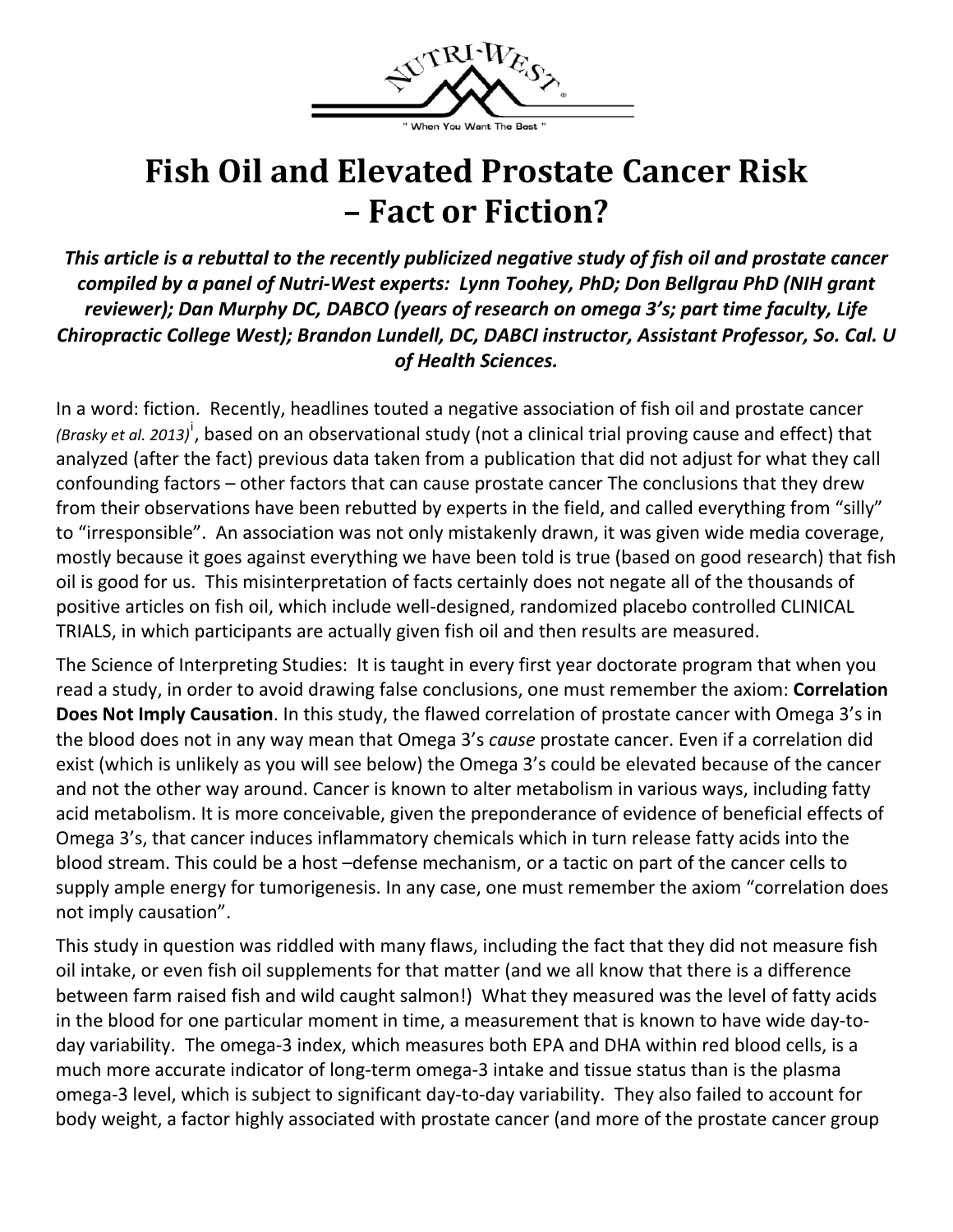was overweight). It is suggested that fat cells release inflammatory cytokines, and increased inflammation is a suspected cause of prostate cancer. Many factors contribute to omega 3 blood levels, including other dietary factors, metabolism, genetics etc., and some of the things not taken into consideration included that more than 50% of the prostate cancer group were smokers, consumed alcohol, and were overweight.

Anthony Victor D'Amico, MD, PhD, who specializes in prostate cancer research, notes that while the study adjusted for diabetes and family history, they left out huge factors associated with prostate cancer, such as race, age, PSA level, rectal exam, body mass index, and whether or not they were overweight (already mentioned to be highly correlated). According to Dr. D'Amico, unless you take these things into consideration, "You could associate almost anything with prostate cancer; something like "driving a Cadillac" could be associated with prostate cancer if you don't account for the major factors that cause prostate cancer." Dr. D'Amico also finds it interesting that Table one in the study lists the PSA level and race but those factors were not adjusted for in the model, "maybe because the association was lost once they did."

Even if the blood measurement of fatty acids was a gold standard, which it is not, the clinical relevance of such small differences (.04% EPA and 0.1% DHA) in each of the groups remains unknown. Dr. Don Bellgrau, an NIH grant reviewer, emphasizes that "the assay is quite cumbersome and prone to error, for which they provide no data regarding validation. It involves extracting total lipids from plasma followed by separation of other lipids by chromatography. Most biomarker people would say the more you do to the sample prior to analysis the more likely you are to add error to the process. They also use pooled serum from "healthy volunteers" as an internal control for each assay but do not show any data regarding day to day variability when assaying the same samples. They also express fatty acids as a weight percentage of total phospholipid fatty acids, rather than an absolute value, and using percentages is likely to be misleading."

Dr. Bellgrau further explains how the authors of the article even stated within the article that analyzing in this manner could lead to spurious (false) conclusions. He points out that the authors admit that "because some fatty acids represent greater proportions of the total weight than others"(page 4), they did some **statistical gymnastics** to make the claim that this was a valid approach even though they state later that "spurious associations arise because of measurement of fatty acids as a proportion of total weight rather than absolute concentration" (page 6). This approach is likely what gave them their conclusion (potentially spuriously) because as they state on page 8 "expressing fatty acids as weight proportions could create spurious associations because an increase in the percentage of one type of fatty acid requires a decrease in others". Dr. Bellgrau emphasized that they should have compared by absolute weight, not by percentage.

Another expert who questions the validity of inferring causality from observations that don't take confounding factors into consideration is Michael Savage, PhD. Dr. Savage's PhD is in epidemiology from U of C Berkeley, and he interviews Anthony Victor D'Amico MD, PhD (discussed above) about this "bogus study" reporting "junk science" in the following video:

#### [http://www.michaelsavage.wnd.com/wp](http://www.michaelsavage.wnd.com/wp-includes/ms-files.php?file=2013/07/071113-FISH-OIL-INTERVIEW.mp3)-includes/ms-files.php?file=2013/07/071113-FISH-OIL-INTERVIEW.mp3

Dr. Savage notes that in addition to not measuring fish intake or supplement intake, there was no consideration for what quality of fish (fresh water fish?) or supplements (molecularly distilled and purified, free of toxins?), the duration of exposure to omega 3's, and whether or not subjects started taking fish oil before or after they were diagnosed with prostate cancer. Given that many people who have heard about the benefits of fish oil would want to supplement with it after a diagnosis, the study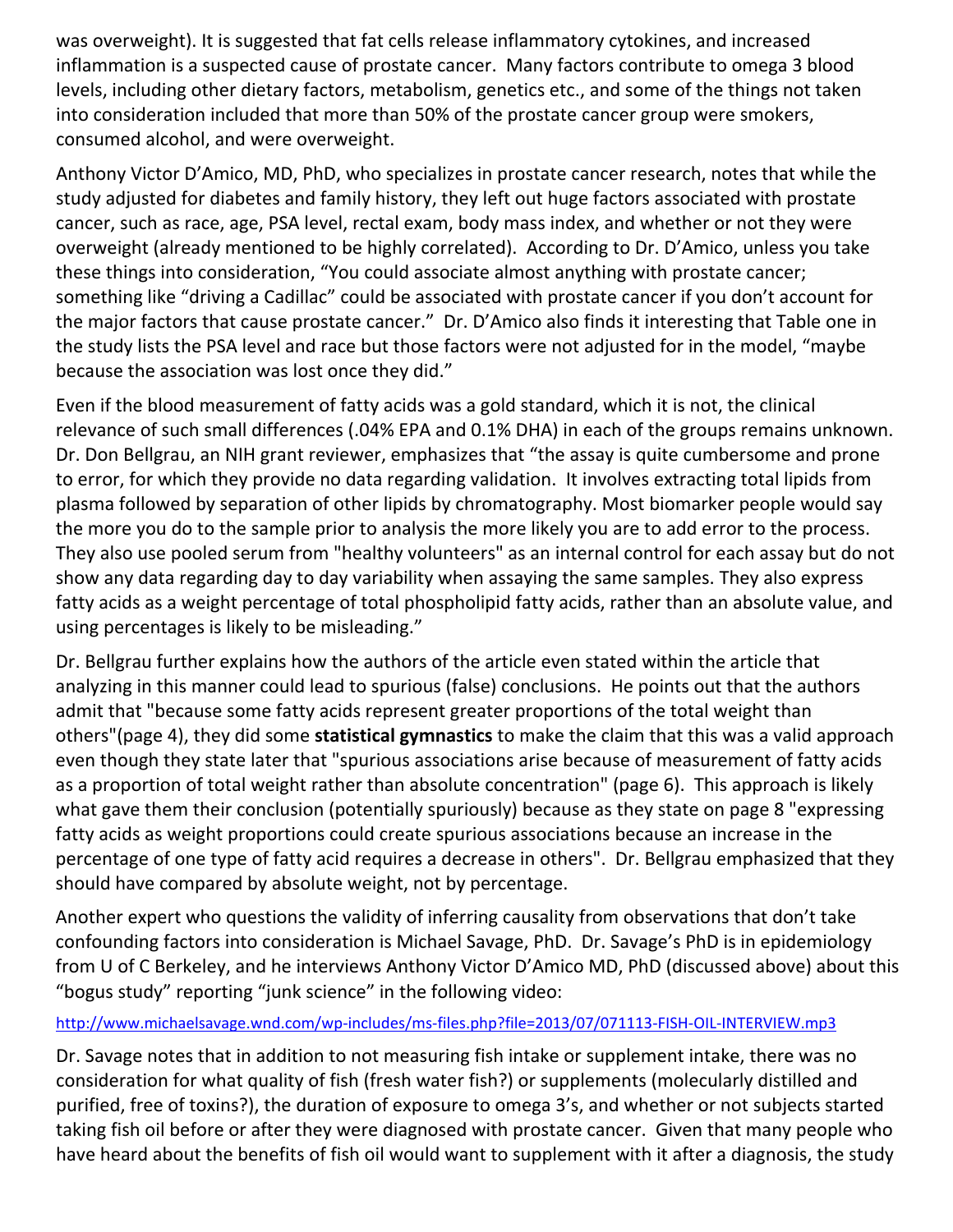<span id="page-2-1"></span>does not consider that the prostate cancer group may have intentionally increased their consumption of omega 3's.

A 2010 study led by the same researcher reported that the use of fish oil supplements was NOT associated with any risk for prostate cancer…

"Although there is evidence from studies of prostate cancer cell lines and rodent models that several supplements may have antiinflammatory, antioxidant, or other anticancer properties, few epidemiologic studies have examined the association between nonvitamin, nonmineral, "specialty" supplement use and prostate cancer risk." They then reported on participants, 50-76 yr, who were 35,239 male members of the VITamins and Lifestyle (VITAL) cohort who were residents of western Washington state, and who completed an extensive baseline questionnaire in 2000‐2002. Participants responded about their frequency (days/wk) and duration (yr) of specialty supplement uses. 1,602 incident invasive prostate cancers were obtained from the Surveillance, Epidemiology, and End Results registry. No correlation with fish oil and prostate cancer was observed<sup>[ii](#page-2-1)</sup>.

In fact, a 2010 meta-analysis (analysis of many clinical trials and much much stronger than any "observational" study), "showed a significant 63% reduction in prostate cancer-specific mortality"." Additionally, over 45,000 men were studied by Augustssonm K et al., and they found that: "Each additional daily intake of 0.5 g of marine fatty acid from food was associated with a 24% decreased risk of metastatic cancer. We found that men with high consumption of fish had a lower risk of prostate cancer, especially for metastatic cancer. Marine fatty acids may account for part of the effect, but other factors in fish may also play a role." $\dot{v}$ 

Also, it is not a trivial fact that high omega‐3 levels are associated with lower rates of death from any cause<sup>[v](#page-2-4)</sup>. Clearly, the benefit of fish oils in the literature remains favorable, and will survive a weak attempt in the mass media to sensationalize a poorly deduced conclusion.

References:

ii Nutr [Cancer.](http://www.ncbi.nlm.nih.gov/pubmed/21598177?report=abstract) 2011;63(4):573-82. Specialty supplements and prostate cancer risk in the VITamins and Lifestyle (VITAL) cohort. [Brasky](http://www.ncbi.nlm.nih.gov/pubmed?term=Brasky%20TM%5BAuthor%5D&cauthor=true&cauthor_uid=21598177) *[TM](http://www.ncbi.nlm.nih.gov/pubmed?term=Brasky%20TM%5BAuthor%5D&cauthor=true&cauthor_uid=21598177), [Kristal](http://www.ncbi.nlm.nih.gov/pubmed?term=Kristal%20AR%5BAuthor%5D&cauthor=true&cauthor_uid=21598177) AR, [Navarro](http://www.ncbi.nlm.nih.gov/pubmed?term=Navarro%20SL%5BAuthor%5D&cauthor=true&cauthor_uid=21598177) SL, [Lampe](http://www.ncbi.nlm.nih.gov/pubmed?term=Lampe%20JW%5BAuthor%5D&cauthor=true&cauthor_uid=21598177) JW, [Peters](http://www.ncbi.nlm.nih.gov/pubmed?term=Peters%20U%5BAuthor%5D&cauthor=true&cauthor_uid=21598177) U, [Patterson](http://www.ncbi.nlm.nih.gov/pubmed?term=Patterson%20RE%5BAuthor%5D&cauthor=true&cauthor_uid=21598177) RE, [White](http://www.ncbi.nlm.nih.gov/pubmed?term=White%20E%5BAuthor%5D&cauthor=true&cauthor_uid=21598177) E.*

<span id="page-2-2"></span>iii Am J Clin [Nutr.](http://www.ncbi.nlm.nih.gov/pubmed/20844069?report=abstract) 2010 Nov;92(5):1223-33. Fish consumption and prostate cancer risk: a review and meta-analysis. [Szymanski](http://www.ncbi.nlm.nih.gov/pubmed?term=Szymanski%20KM%5BAuthor%5D&cauthor=true&cauthor_uid=20844069) KM, [Wheeler](http://www.ncbi.nlm.nih.gov/pubmed?term=Wheeler%20DC%5BAuthor%5D&cauthor=true&cauthor_uid=20844069) *[DC,](http://www.ncbi.nlm.nih.gov/pubmed?term=Wheeler%20DC%5BAuthor%5D&cauthor=true&cauthor_uid=20844069) [Mucci](http://www.ncbi.nlm.nih.gov/pubmed?term=Mucci%20LA%5BAuthor%5D&cauthor=true&cauthor_uid=20844069) LA.*

<span id="page-2-3"></span>iv Cancer Epidemiol [Biomarkers](http://www.ncbi.nlm.nih.gov/pubmed/12540506?report=abstract) Prev. 2003 Jan;12(1):64-7. A prospective study of intake of fish and marine fatty acids and prostate cancer. *[Augustsson](http://www.ncbi.nlm.nih.gov/pubmed?term=Augustsson%20K%5BAuthor%5D&cauthor=true&cauthor_uid=12540506) K, [Michaud](http://www.ncbi.nlm.nih.gov/pubmed?term=Michaud%20DS%5BAuthor%5D&cauthor=true&cauthor_uid=12540506) DS, [Rimm](http://www.ncbi.nlm.nih.gov/pubmed?term=Rimm%20EB%5BAuthor%5D&cauthor=true&cauthor_uid=12540506) EB, [Leitzmann](http://www.ncbi.nlm.nih.gov/pubmed?term=Leitzmann%20MF%5BAuthor%5D&cauthor=true&cauthor_uid=12540506) MF, [Stampfer](http://www.ncbi.nlm.nih.gov/pubmed?term=Stampfer%20MJ%5BAuthor%5D&cauthor=true&cauthor_uid=12540506) MJ, [Willett](http://www.ncbi.nlm.nih.gov/pubmed?term=Willett%20WC%5BAuthor%5D&cauthor=true&cauthor_uid=12540506) WC, [Giovannucci](http://www.ncbi.nlm.nih.gov/pubmed?term=Giovannucci%20E%5BAuthor%5D&cauthor=true&cauthor_uid=12540506) E.*

<span id="page-2-4"></span><sup>v</sup> Mozaffarian D, Lemaitre RN, King IB, Song X, Huang H, Sacks FM, Rimm EB, Wang M, Siscovick DS. Plasma Phospholipid Long-Chain omega-3 Fatty Acids and Total and Cause-Specific Mortality in Older Adults: A Cohort Study. Annals of internal medicine 2013;158:515-25; Pottala JV, Garg S, Cohen BE, Whooley MA, Harris WS. Blood Eicosapentaenoic and Docosahexaenoic Acids Predict All-Cause Mortality in Patients With Stable Coronary Heart Disease: The Heart and Soul Study. Circulation Cardiovascular quality and outcomes 2010;3:406-12.

<span id="page-2-0"></span><sup>&</sup>lt;sup>i</sup> J Natl [Cancer](http://www.ncbi.nlm.nih.gov/pubmed) Inst. 2013 Jul 10. Plasma [Phospholipid](http://www.ncbi.nlm.nih.gov/pubmed/23843441) Fatty Acids and Prostate Cancer Risk in the SELECT Trial. [Brasky](http://www.ncbi.nlm.nih.gov/pubmed?term=Brasky%20TM%5BAuthor%5D&cauthor=true&cauthor_uid=23843441) TM, [Darke](http://www.ncbi.nlm.nih.gov/pubmed?term=Darke%20AK%5BAuthor%5D&cauthor=true&cauthor_uid=23843441) AK, [Song](http://www.ncbi.nlm.nih.gov/pubmed?term=Song%20X%5BAuthor%5D&cauthor=true&cauthor_uid=23843441) [X,](http://www.ncbi.nlm.nih.gov/pubmed?term=Song%20X%5BAuthor%5D&cauthor=true&cauthor_uid=23843441) [Tangen](http://www.ncbi.nlm.nih.gov/pubmed?term=Tangen%20CM%5BAuthor%5D&cauthor=true&cauthor_uid=23843441) CM, [Goodman](http://www.ncbi.nlm.nih.gov/pubmed?term=Goodman%20GE%5BAuthor%5D&cauthor=true&cauthor_uid=23843441) PJ, [Thompson](http://www.ncbi.nlm.nih.gov/pubmed?term=Thompson%20IM%5BAuthor%5D&cauthor=true&cauthor_uid=23843441) IM, [Meyskens](http://www.ncbi.nlm.nih.gov/pubmed?term=Meyskens%20FL%20Jr%5BAuthor%5D&cauthor=true&cauthor_uid=23843441) FL Jr, Goodman GE, [Minasian](http://www.ncbi.nlm.nih.gov/pubmed?term=Minasian%20LM%5BAuthor%5D&cauthor=true&cauthor_uid=23843441) LM, [Parnes](http://www.ncbi.nlm.nih.gov/pubmed?term=Parnes%20HL%5BAuthor%5D&cauthor=true&cauthor_uid=23843441) HL, [Klein](http://www.ncbi.nlm.nih.gov/pubmed?term=Klein%20EA%5BAuthor%5D&cauthor=true&cauthor_uid=23843441) EA, [Kristal](http://www.ncbi.nlm.nih.gov/pubmed?term=Kristal%20AR%5BAuthor%5D&cauthor=true&cauthor_uid=23843441) AR.